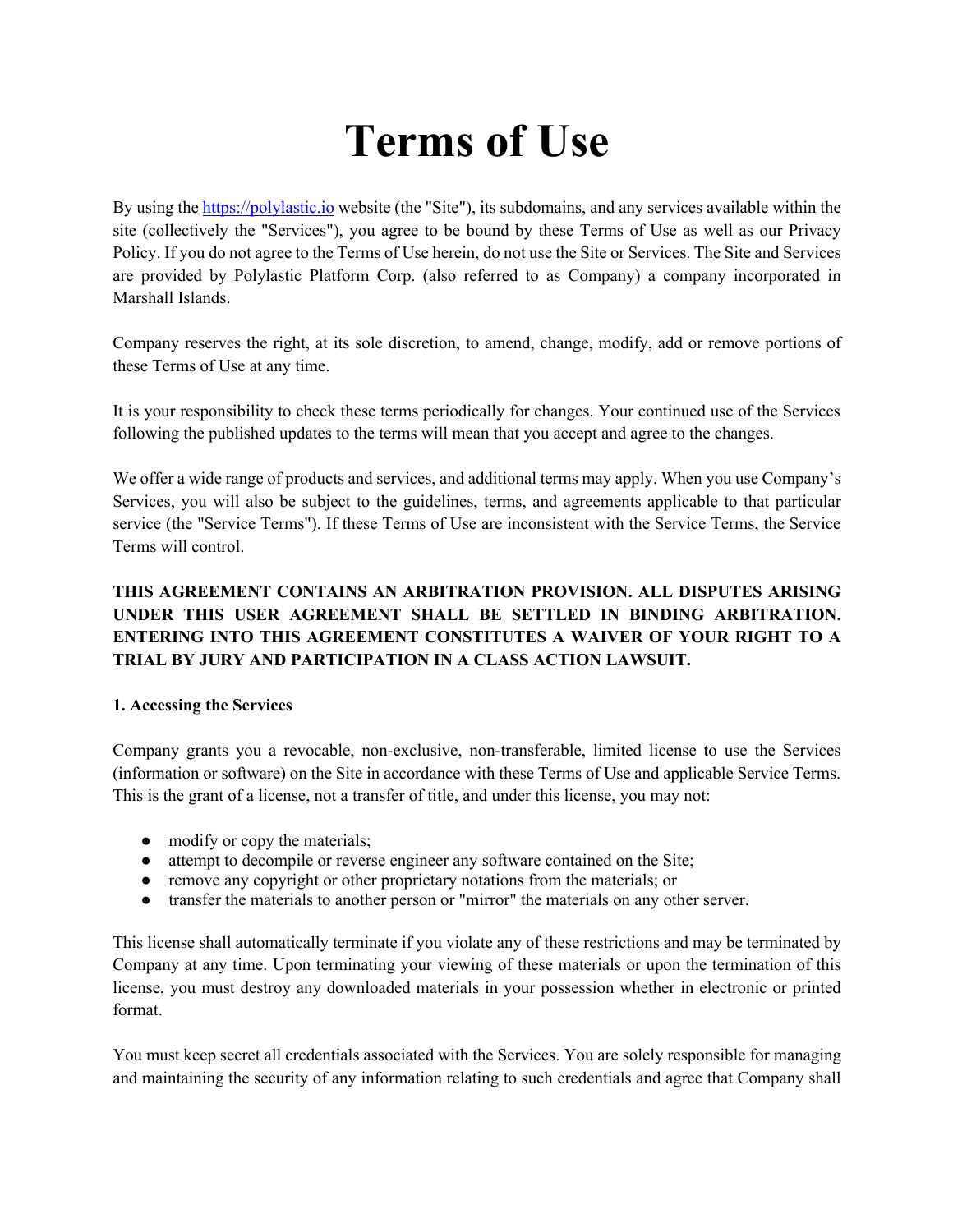not be held responsible (and you shall not hold us responsible) for any unauthorized access to the Services or any resulting harm you may suffer.

You agree to notify us immediately of any unauthorized access to or use of your user name or password or any other breach of security. You also agree to ensure that you exit from your account at the end of each session. You should use particular caution when accessing your account from a public or shared computer so that others are not able to view or record your password or other personal information.

Your access to one or more Services may be contingent upon satisfaction of our onboarding processes, which may include verification of your identity and additional information we may request from time-totime. The information we request may include, without limitation, personally identifiable information such as network address, name, email, address, telephone number, date of birth, taxpayer identification or social security number, official government-issued photo identification, and bank account information or other information we may reasonably deem helpful in satisfying our risk management or legal obligations. In providing this information to us you represent that it is accurate and agree to update your information promptly, but in no event later than 14 days following any change in your information. Failure to provide information or update it promptly may result in Services or funds being unavailable to you.

Any and all communications from Company may be provided to you via electronic mail at the address you provided when accessing the Services. Company shall not be responsible for any harm you may suffer as a result of your failure to receive any notice provided to you in connection with your use of Services so long as such notice is provided to such email address. Company may also communicate with you through other methods, including via telephone call, instant messaging or chat applications either operated by Company or a third party.

We may close, terminate, enable or disable any or all of the Services, or your access to the Services at any time and for any reason.

2. Non-Custodial Nature of Company Services

Company does not facilitate or provide brokerage, exchange, payment, escrow, remittance or merchant services.

Polylastic aims to offer buckets of index trackers and aggregate projects that operate in the digital asset ecosystem.

### **3. Disclaimer**

COMPANY DISCLAIMS ANY AND ALL PROMISES, REPRESENTATIONS AND WARRANTIES, WHETHER EXPRESS, IMPLIED OR STATUTORY, INCLUDING, BUT NOT LIMITED TO, ANY WARRANTIES OF MERCHANTABILITY, FITNESS FOR A PARTICULAR PURPOSE, DATA ACCURACY, SYSTEM INTEGRATION, TITLE, NON-INFRINGEMENT AND/OR QUIET ENJOYMENT, AND ANY SERVICES PROVIDED BY COMPANY ARE PROVIDED "AS IS" AND "AS AVAILABLE." EXCEPT AS EXPRESSLY PROVIDED HEREIN, YOU ACKNOWLEDGE THAT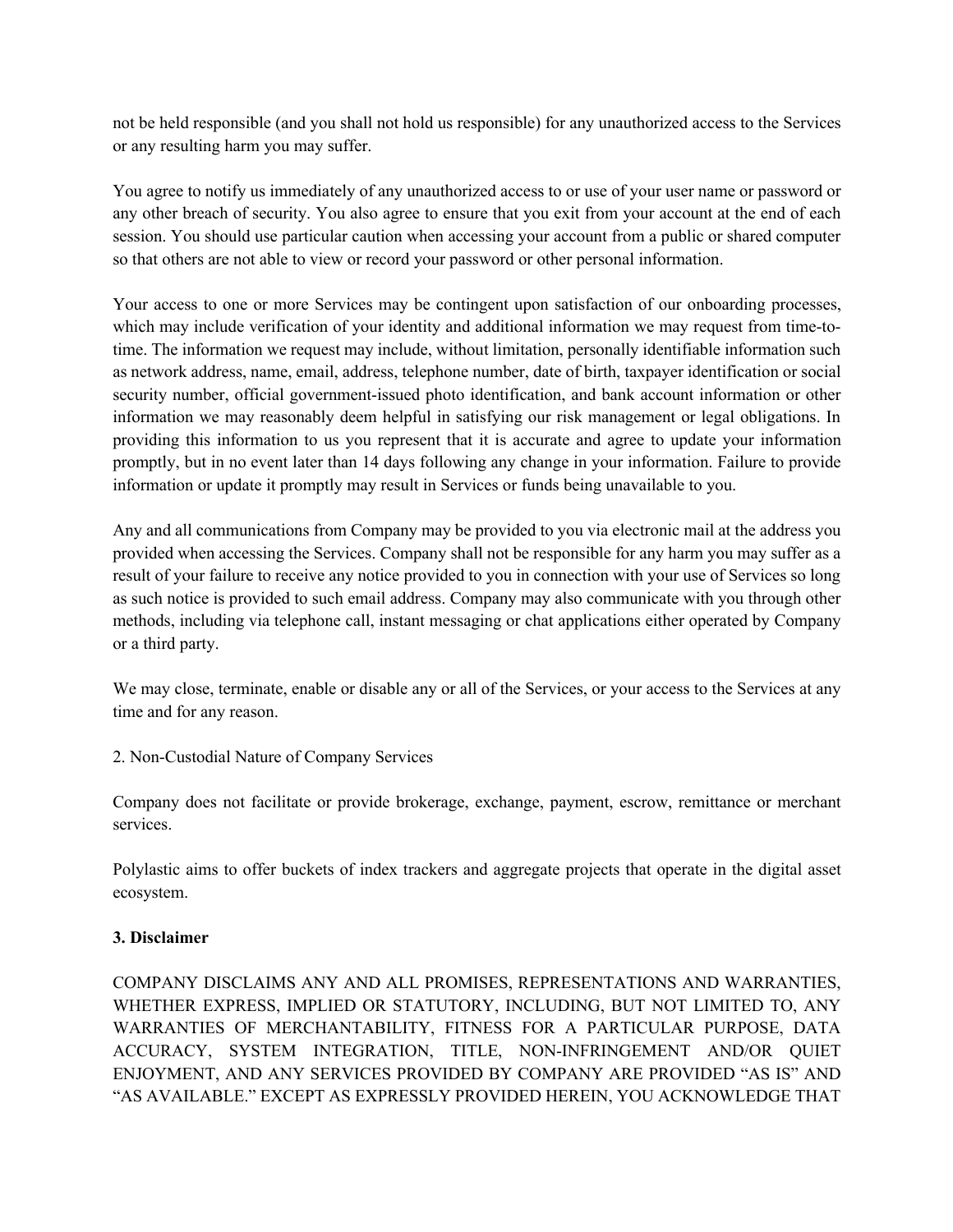COMPANY MAKES NO WARRANTIES UNDER THIS AGREEMENT DIRECTLY FOR THE BENEFIT OF ANY END USER, AND THAT COMPANY'S OBLIGATIONS UNDER THIS AGREEMENT ARE FOR THE BENEFIT OF YOU ONLY, AND NOT FOR THE BENEFIT OF ANY OTHER PERSON. IN ENTERING INTO THIS AGREEMENT, YOU REPRESENT THAT YOU HAVE NOT RELIED UPON ANY REPRESENTATION OR WARRANTY OF COMPANY OR ITS AFFILIATES EXCEPT AS EXPRESSLY SET FORTH IN THIS AGREEMENT. WE DO NOT MAKE ANY REPRESENTATIONS OR WARRANTIES THAT ACCESS TO THE SERVICES SHALL BE CONTINUOUS, UNINTERRUPTED, TIMELY, OR ERROR-FREE.

You understand that we cannot and do not guarantee or warrant that files available for downloading from the Site will be free of viruses or other destructive code. You are responsible for implementing sufficient procedures and checkpoints to satisfy your particular requirements for anti-virus protection and accuracy of data input and output, and for maintaining a means external to our site for any reconstruction of any lost data.

## **4. Risk of Digital Assets and Decentralized Networks**

Please note that all transactions involving digital assets involve substantial risks. You should therefore carefully consider whether using our Services is suitable for you in light of your financial condition. In considering whether to hold digital assets, you should be aware that the price or value of digital assets can change rapidly, decrease, and potentially even fall to zero. Past performance is not an indicator of future performance. You acknowledge that we are not responsible for any loss of your digital asset resulting from theft, loss, or mishandling of digital asset private keys outside our control.

We are not responsible for any digital asset market and we make no representations or warranties concerning the real or perceived value of digital assets as denominated in any quoted currency. Although we may provide historical and/or real-time data regarding the price of digital assets, we make no representations regarding the quality, suitability, truth, usefulness, accuracy, or completeness of such data, and you should not rely on such data for any reason whatsoever. You understand and agree that the value of digital assets can be volatile, and we are not in any way responsible or liable for any losses you may incur by using or transferring digital assets in connection with our Services.

We do not provide investment advice and any content contained on the Site should not be considered as a substitute for tailored investment advice. The contents of our Site and the Services should not be used as a basis for making investment decisions.

## **5. Accuracy of Information and Third Party Content**.

We endeavor to verify the accuracy of any information displayed, supplied, passing through or originating from the Services, but such information may not always be accurate or current. Accordingly, you should independently verify all information before relying on it, and any decisions or actions taken based upon such information are your sole responsibility.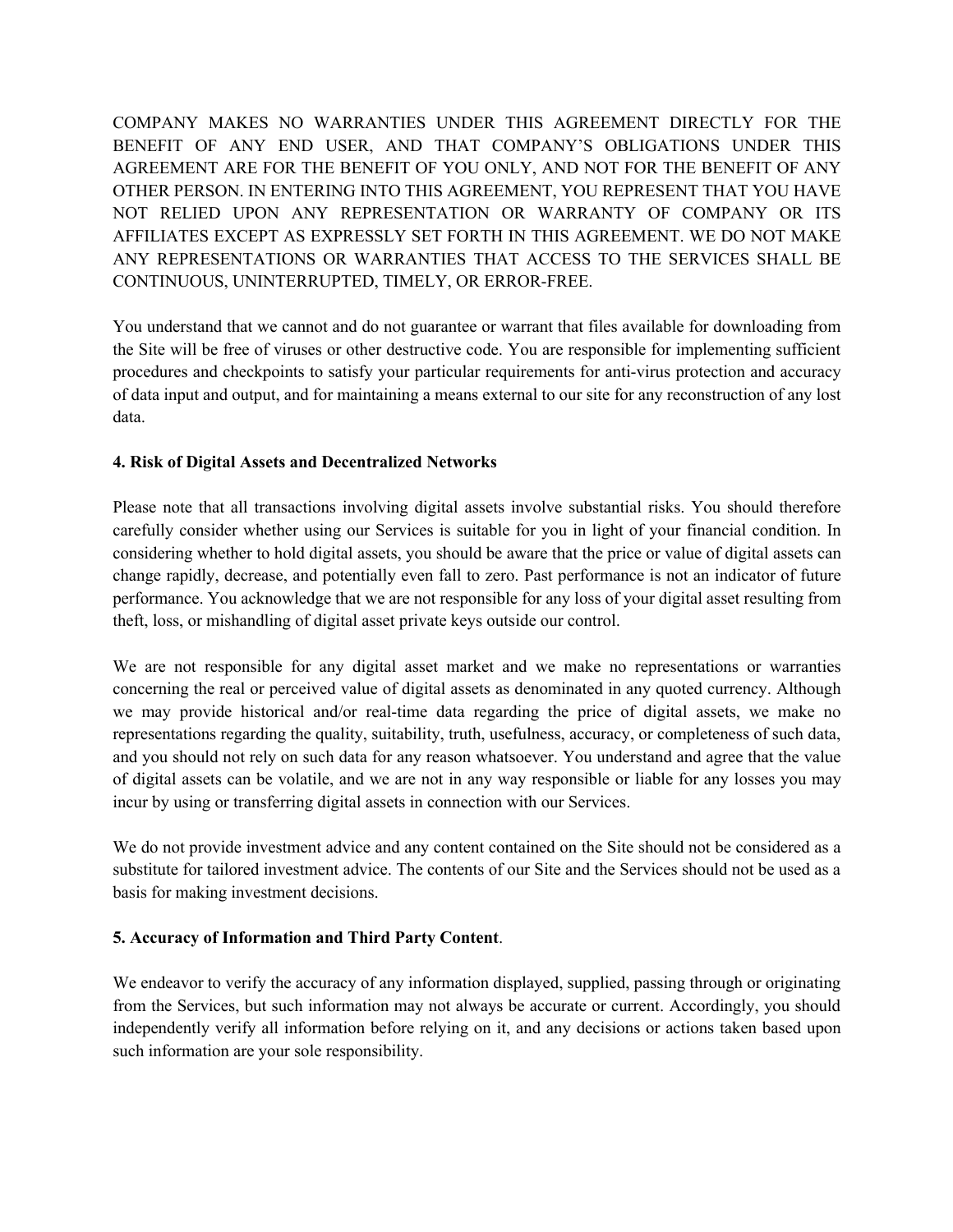We make no representation or warranty of any kind, express or implied, statutory or otherwise, regarding the contents of the Services, information and functions made accessible through the Services, any hyperlinks to third party websites, or the security associated with the transmission of information through the Services, or any website linked to the Services.

In using the Services, you may view content or services provided by third parties, including links to web pages and services of such parties ("Third Party Content"). We do not control, endorse or adopt any Third Party Content and have no responsibility for Third Party Content, including, without limitation, material that may be misleading, incomplete, erroneous, offensive, indecent or otherwise objectionable in your jurisdiction. In addition, your dealings or correspondence with such third parties are solely between you and the third party. We are not responsible or liable for any loss or damage of any sort incurred as a result of any such dealings and your use of Third Party Content is at your own risk.

### **6. User Contributions**

You represent and warrant that you own or control all rights in and to any content including, without limitation, all data you input into the Site or Services.

You understand and acknowledge that you are responsible for any data you submit to the Site or Services, and you, not Company, have full responsibility for such content, including its legality, reliability, accuracy, and appropriateness.

### **7. Limitation of Liability**

IN NO EVENT SHALL COMPANY, ITS AFFILIATES AND SERVICE PROVIDERS, OR ANY OF THEIR RESPECTIVE OFFICERS, DIRECTORS, AGENTS, EMPLOYEES OR REPRESENTATIVES, BE LIABLE FOR ANY LOST PROFITS OR ANY SPECIAL, INCIDENTAL, INDIRECT, INTANGIBLE, OR CONSEQUENTIAL DAMAGES, WHETHER BASED IN CONTRACT, TORT, NEGLIGENCE, STRICT LIABILITY, OR OTHERWISE, ARISING OUT OF OR IN CONNECTION WITH AUTHORIZED OR UNAUTHORIZED USE OF THE SITE, SERVICES, OR THIS AGREEMENT, EVEN IF AN AUTHORIZED REPRESENTATIVE OF COMPANY HAS BEEN ADVISED OF, KNEW OF, OR SHOULD HAVE KNOWN OF THE POSSIBILITY OF SUCH DAMAGES. FOR EXAMPLE (AND WITHOUT LIMITING THE SCOPE OF THE PRECEDING SENTENCE), YOU MAY NOT RECOVER FOR LOST PROFITS, LOST BUSINESS OPPORTUNITIES, OR OTHER TYPES OF SPECIAL, INCIDENTAL, INDIRECT, INTANGIBLE, OR CONSEQUENTIAL DAMAGES. SOME JURISDICTIONS DO NOT ALLOW THE EXCLUSION OR LIMITATION OF INCIDENTAL OR CONSEQUENTIAL DAMAGES, SO THE ABOVE LIMITATION MAY NOT APPLY TO YOU.

UNDER NO CIRCUMSTANCES SHALL WE BE REQUIRED TO DELIVER TO YOU ANY VIRTUAL CURRENCY AS DAMAGES, MAKE SPECIFIC PERFORMANCE OR ANY OTHER REMEDY. IF YOU WOULD BASE YOUR CALCULATIONS OF DAMAGES IN ANY WAY ON THE VALUE OF VIRTUAL CURRENCY, YOU AND WE AGREE THAT THE CALCULATION SHALL BE BASED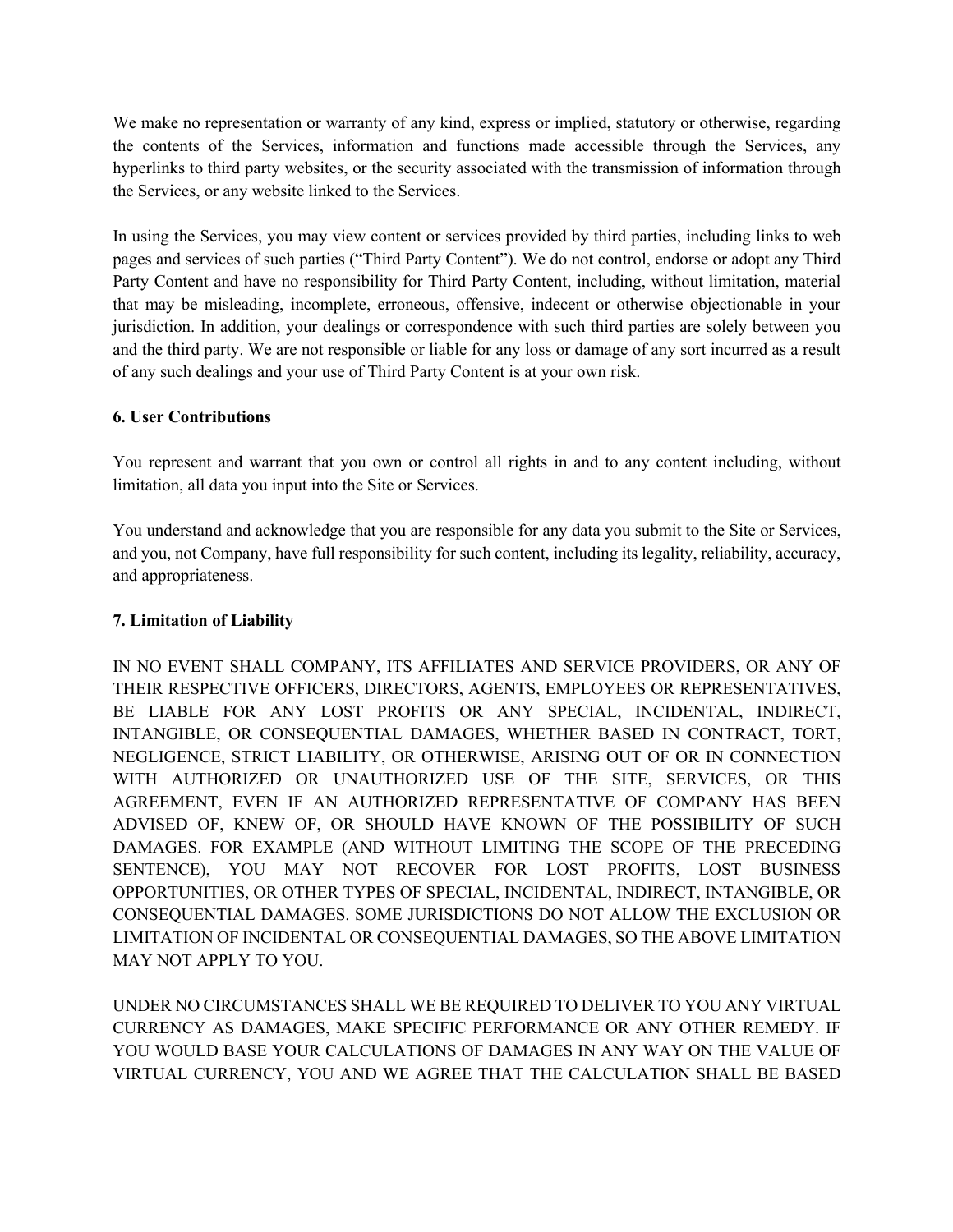ON THE LOWEST VALUE OF THE VIRTUAL CURRENCY DURING THE PERIOD BETWEEN THE ACCRUAL OF THE CLAIM AND THE AWARD OF DAMAGES.

COMPANY SHALL NOT BE LIABLE FOR ANY DAMAGES CAUSED IN WHOLE OR IN PART BY (A) UNSUPPORTED SOFTWARE OR HARDWARE; (B) THE MALFUNCTION, UNEXPECTED FUNCTION OR UNINTENDED FUNCTION OF ANY COMPUTER OR CRYPTOCURRENCY NETWORK, INCLUDING WITHOUT LIMITATION LOSSES ASSOCIATED WITH NETWORK FORKS, REPLAY ATTACKS, DOUBLE-SPEND ATTACKS, SYBIL ATTACKS, 51% ATTACKS, GOVERNANCE DISPUTES, MINING DIFFICULTY, CHANGES IN CRYPTOGRAPHY OR CONSENSUS RULES, HACKING OR CYBERSECURITY BREACHES; (C) THE CHANGE IN VALUE OF ANY DIGITAL ASSET; (D) ANY CHANGE IN LAW, REGULATION OR POLICY, OR (E) FORCE MAJEURE EVENT. THIS LIMITATION OF LIABILITY IS INTENDED TO APPLY WITHOUT REGARD TO WHETHER OTHER PROVISIONS OF THIS AGREEMENT HAVE BEEN BREACHED OR HAVE PROVEN INEFFECTIVE.

## **8. Intellectual Property**

Unless otherwise indicated by us, all intellectual property rights and any content provided in connection with the Site or the Services, are the property of Company or our licensors or suppliers and are protected by applicable intellectual property laws. We do not give any implied license for the use of the contents of the Site or the Services.

You accept and acknowledge that the material and content contained in or delivered by the Site or the Services is made available for your personal, lawful, non-commercial use only and that you may only use such material and content for the purpose of using the Site or the Services as set forth in this agreement.

You further acknowledge that any other use of content from the Site or the Services is strictly prohibited and you agree not to infringe or enable others to infringe our intellectual property rights. You agree to retain all copyrighted and other proprietary notices contained in the materials provided via the Site or the Services on any copy you make of the material but failing to do so shall not prejudice Company's intellectual property rights therein.

You may not sell or modify materials derived or created from the Site or the Services or reproduce, display, publicly perform, distribute or otherwise use the materials in any way for any public or commercial purpose. Your use of such materials on any other website or on a file-sharing or similar service for any purpose is strictly prohibited. You may not copy any material or content derived or created from the Site or the Services without our express, written permission.

Any rights not expressly granted herein to use the materials contained on or through the Site or the Services are reserved by Company in full.

We respect the intellectual property of others. If you believe that your intellectual property rights are being infringed, please email hello@polylastic.io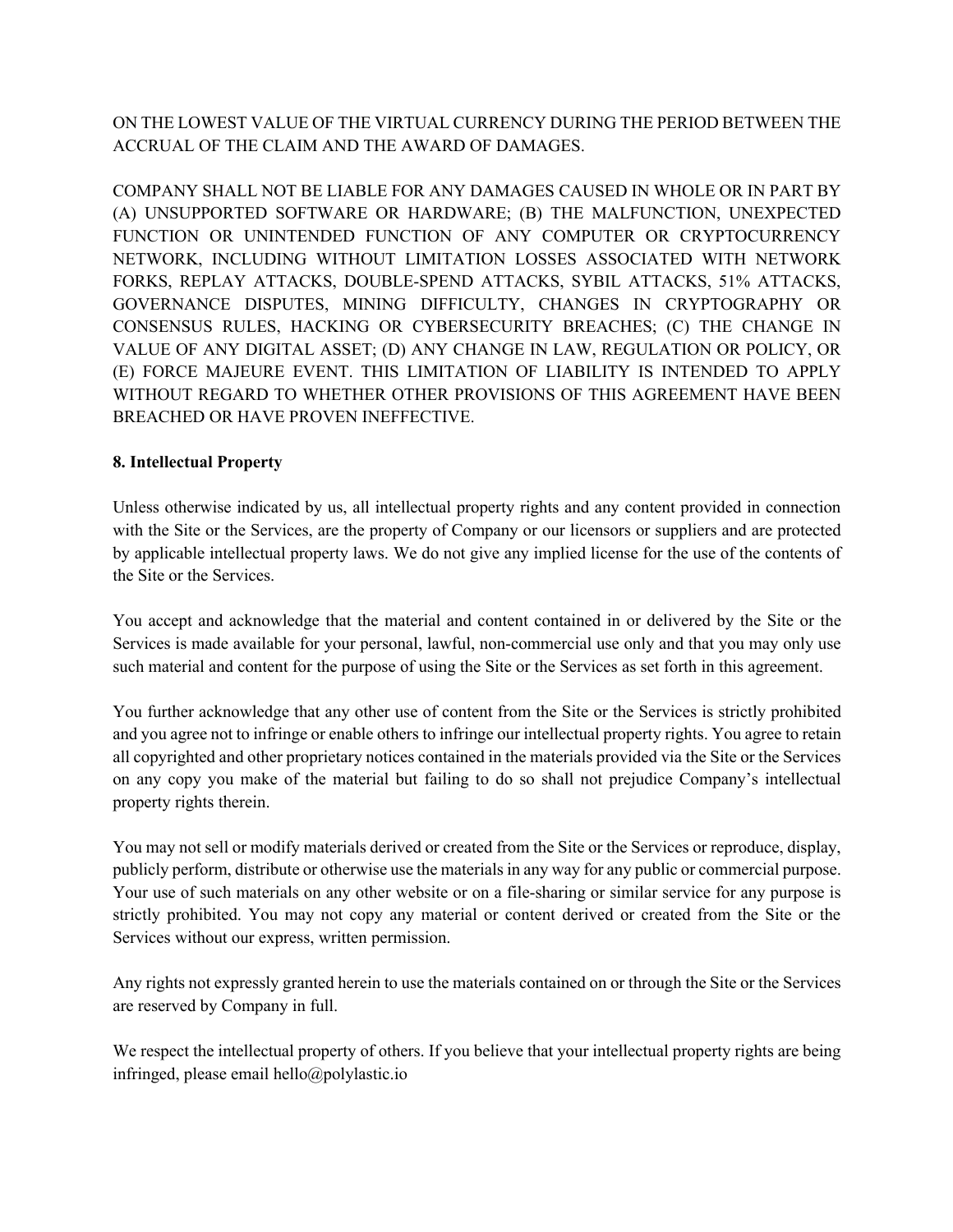#### **9. Indemnification**

You agree to indemnify and hold harmless Company, its affiliates, subsidiaries, directors, managers, members, officers, and employees from any and all claims, demands, actions, damages, losses, costs or expenses, including without limitation, reasonable legal fees, arising out of or relating to your or any other person's use of your credentials or User Account in connection with: (a) use of the Site or Services; (b) breach of these Terms of Use or any other policy; (c) feedback or submissions you provide; (d) false, incomplete, or misleading information relied upon by us to verify your identity and source of funds, where applicable; or (e) violation of any rights of any other person or entity; provided however, that you shall not indemnify Company for claims or losses arising out of Company's gross negligence or willful misconduct. This indemnity shall apply to your successors and assigns and shall survive any termination or cancellation of this agreement.

#### **10. Governing Law, Legal Disputes, and Jurisdiction**

All matters relating to the Website and these Terms of Use and any dispute or claim arising therefrom or related thereto (in each case, including non-contractual disputes or claims), shall be governed by and construed in accordance with the laws of Marshall Islands. For litigation arising from this Agreement, the Parties submit to the exclusive jurisdiction of the arbitration in Marshal Islands. Furthermore, if any arbitration is necessary to enforce the terms of this Agreement, the prevailing party will be entitled to reasonable attorneys' fees and costs.

EXCEPT WHERE PROHIBITED BY APPLICABLE LAW, YOU AGREE THAT ANY CLAIM YOU MAY HAVE AGAINST US SHALL BE BROUGHT INDIVIDUALLY AND YOU SHALL NOT JOIN SUCH CLAIM WITH CLAIMS OF ANY OTHER PERSON OR ENTITY OR BRING, JOIN, OR PARTICIPATE IN A CLASS ACTION AGAINST US. YOU FURTHER AGREE TO EXPRESSLY WAIVE YOUR RIGHT TO A TRIAL BY JURY.

ANY CAUSE OF ACTION OR CLAIM YOU MAY HAVE ARISING OUT OF OR RELATING TO THESE TERMS OF USE OR THE SERVICES OR SITE MUST BE COMMENCED WITHIN ONE YEAR AFTER THE CAUSE OF ACTION ACCRUES, OTHERWISE, SUCH CAUSE OF ACTION OR CLAIM IS PERMANENTLY BARRED.

### **11. Confidential Information**

**Definition**. Each party to these Terms (a "Receiving Party") may have access to, or become acquainted with, certain non-public confidential information of the other party (a "Disclosing Party") including without limitation all information clearly identified as confidential at the time of disclosure ("Confidential Information"). You and Company further agree that, subject to the rights and licenses granted herein, each party's Confidential Information shall include all non-public information regarding the Disclosing party, including without limitation any customer, customer prospect, the terms, conditions and pricing set forth in any agreement and its Order Form(s), marketing, technical, business and/or strategic plans or information provided by the Disclosing Party to the Receiving party in the performance of the Services under the Agreement.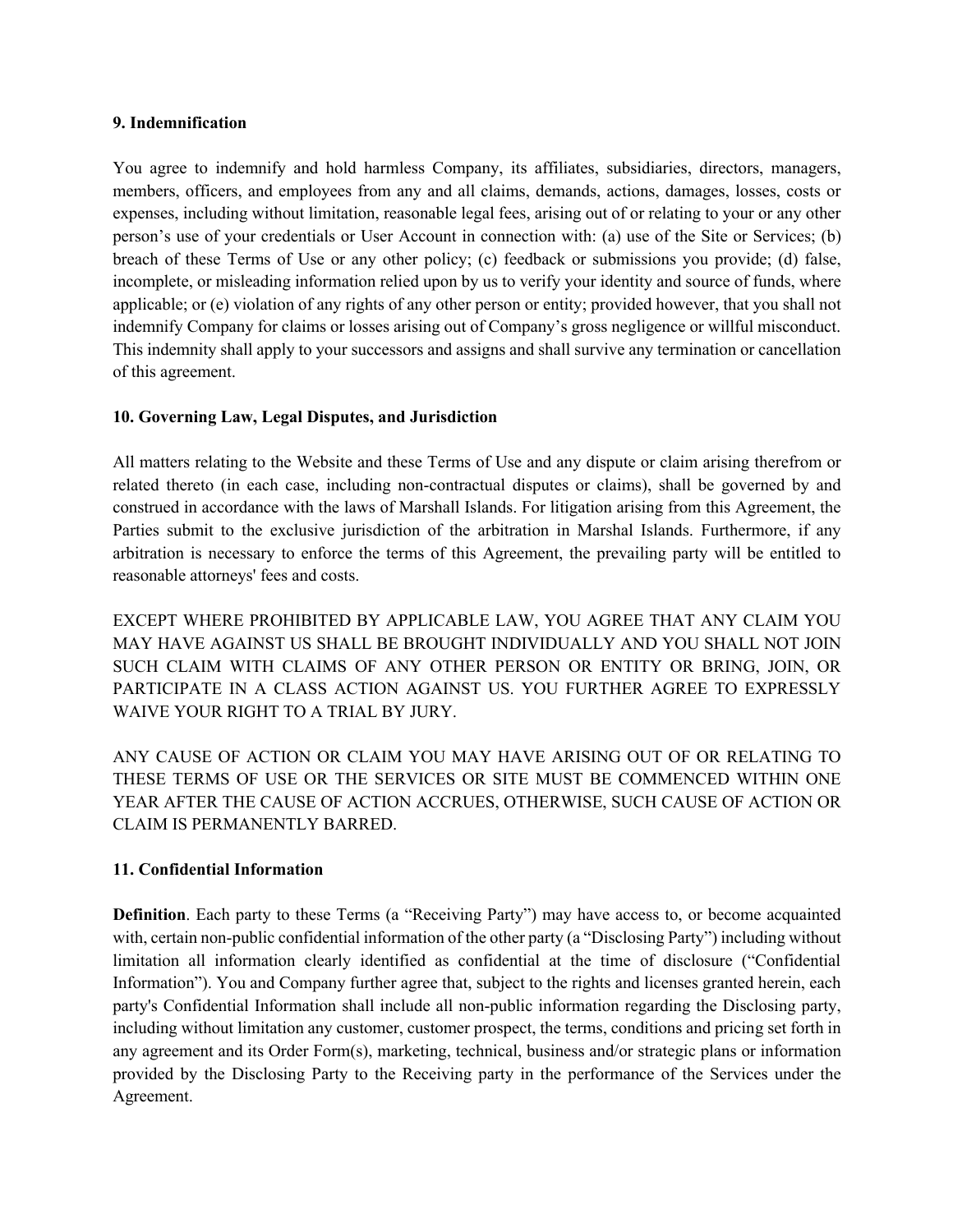**Use and Disclosure.** Each party agrees as follows: (a) to use the Confidential Information of the Disclosing Party only for the purposes permitted by the Agreement, or as otherwise permitted by the Agreement; (b) to take all reasonable steps to ensure that the Disclosing Party's Confidential Information is not disclosed or distributed by the Receiving Party's employees or agents in violation of the Agreement, but in no event will either party use less effort to protect the Confidential Information of the Disclosing Party than it uses to protect its own Confidential Information of like importance; (c) to restrict access to the Confidential Information disclosed by the Disclosing Party to such of the Receiving Party's employees, agents and third parties, if any, who have a need to have access and who have been advised of and have agreed in writing or are otherwise bound to treat such information in accordance with the Agreement; and (d) to return or destroy all Confidential Information of the Disclosing Party's written request, after termination of the Agreement. The Receiving Party will not be obligated under this confidentiality section with respect to information that: (a) is or has become readily publicly available through no act or omission of the Receiving Party or its employees or agents; (b) is received from a third party lawfully in possession of such information and the Receiving Party has no knowledge of any disclosure restrictions on such third party to disclose such information; (c) is disclosed to a third party by the Disclosing Party without restriction on disclosure; (d) was rightfully in the possession of the Receiving Party without restriction prior to its disclosure by the Disclosing Party; or (e) was independently developed by employees or consultants of the Receiving Party without reliance on, or reference to, such Confidential Information.

**Permitted Disclosures.** Notwithstanding the foregoing, Confidential Information may be disclosed as required by any governmental agency, provided that before disclosing such information the Disclosing Party must provide the Receiving Party with sufficient advance notice of the agency's request for the information to enable the Receiving Party to exercise any rights it may have to challenge or limit the agency's authority to receive such Confidential Information, to the extent permitted by applicable law.

#### **12. Miscellaneous**

**Force Majeure.** If by reason in whole or in part of any Force Majeure Event, either you or Company is delayed or prevented from complying with these Terms of Use, then such delay or non-compliance shall not be deemed to be a breach and no loss or damage shall be claimed by you or Company by reason thereof. "Force Majeure Event" means any event beyond the party's reasonable control, including, but not limited to, flood, extraordinary weather conditions, earthquake, or other act of God, fire, war, insurrection, riot, labor dispute, accident, action of government, communications, power failure, failure in bank performance, or equipment or software malfunction including network splits or "forks" or unexpected changes in a computer network upon which the Services rely.

**Taxes.** It is your responsibility to determine what, if any, taxes apply due to your use of the Services, and it is your responsibility to report and remit the correct tax to the appropriate tax authority. Company is not responsible for determining and will not advise whether taxes apply to your use of the Services.

**Severability and Reformation.** In the event that any provision of these Terms of Use is unenforceable under applicable law, the validity or enforceability of the remaining provisions will not be affected. To the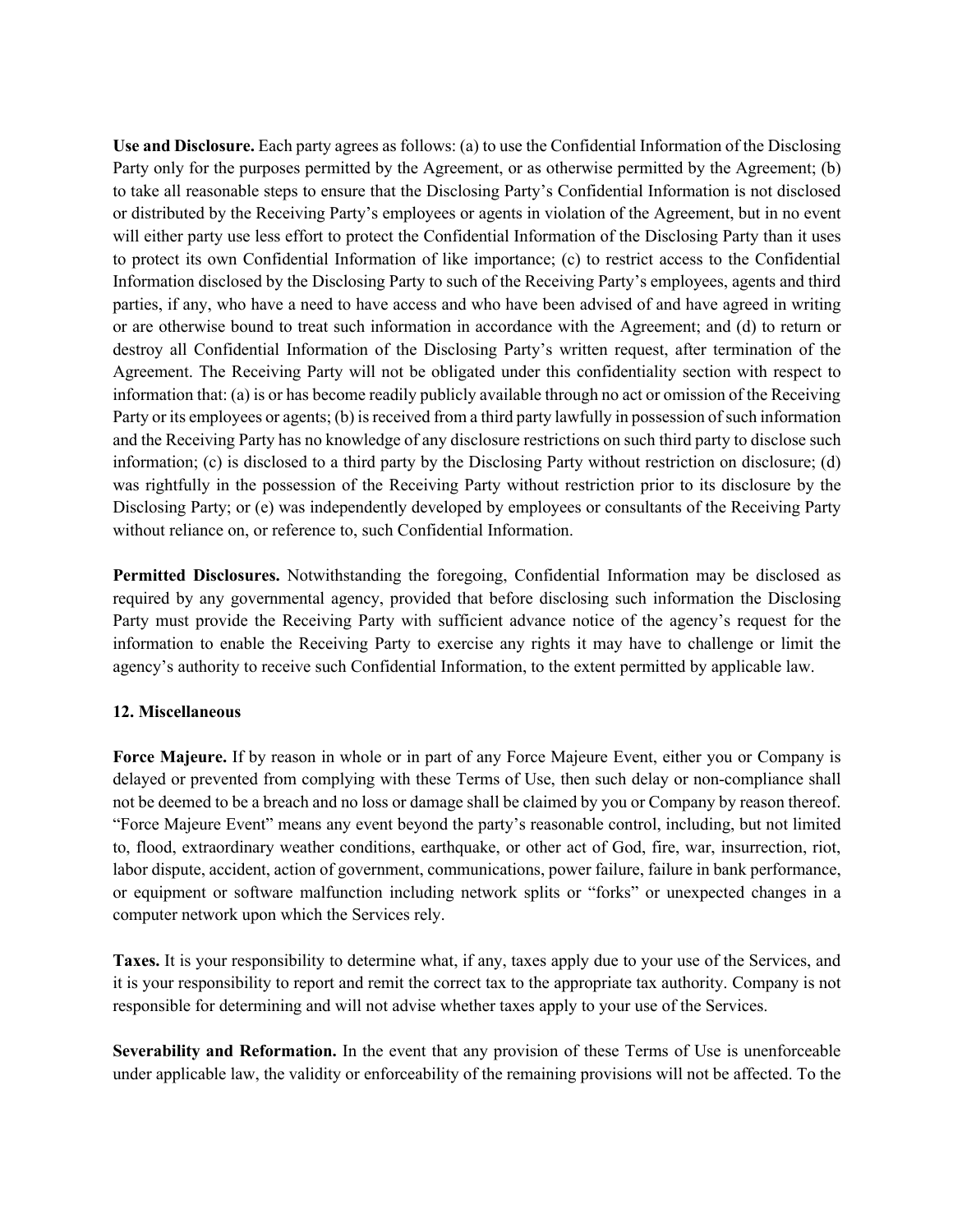extent any provision of these Terms of Use is judicially determined to be unenforceable, a court of competent jurisdiction may reform any such provision to make it enforceable.

**Waiver.** No waiver by Company of any term or condition set forth in these Terms of Use shall be deemed a further or continuing waiver of such term or condition or a waiver of any other term or condition, and any failure of Company to assert a right or provision under these Terms of Use shall not constitute a waiver of such right or provision.

**Assignment.** These Terms of Use shall be binding on your successors, heirs, personal representatives, and assigns. You may not assign or transfer any of your rights or obligations without prior written consent of Company, which may be withheld in Company's sole discretion. We may assign rights or delegate duties under these Terms of Use in our sole discretion.

**Relationship of the Parties.** Nothing in this agreement is intended to, nor shall create any partnership, joint venture, agency, consultancy or trusteeship. You and Company are independent contractors for purposes of this agreement.

**Contact Information.** You may contact us via hello@polylastic.io

### **13. Law Enforcement Inquiries and Service of Subpoenas**

Company will comply with any duly issued subpoena served on us through the proper legal channels. We do not consent to service of a subpoena by any other method.

We will consider whether to respond to all other law enforcement inquiries on a case-by-case basis, and any such response is voluntary and made in our sole discretion. Kindly send any such request to hello@polylastic.io. By sending an inquiry to hello@polylastic.io, you expressly consent and agree that any and all such communications become the sole property of Company and that Company shall have the right, in its sole discretion, to publish or disseminate any such communications, regardless of the content of the communications.

If you are requesting information from Company that is likely to prevent death or serious bodily harm, you may contact us on an expedited basis. Together with the appropriate documents listed above, send an email to hello@polylastic.io with "IMMINENT RISK" in the subject line. In the body of the email, include a brief attestation describing the imminent risk, and Company will endeavor to respond on an expedited basis. We expressly reserve all rights in considering whether or not to respond, which is on a voluntary basis and at our sole discretion, except in instances where we have been served a duly issued subpoena that has been issued through the proper legal channels.

The information and data supplied in response to requests will be collected and provided to the fullest and most accurate possible extent. However, nothing in such information and data can be ensured to contain no errors, mistakes, misrepresentations or failures etc. Such errors, mistakes, misrepresentations or failures etc. can be the result of human agency, program or process imperfections. THEREFORE, NEITHER COMPANY NOR ANY OF OUR RESPECTIVE DIRECTORS, OFFICERS, EMPLOYEES, AGENTS